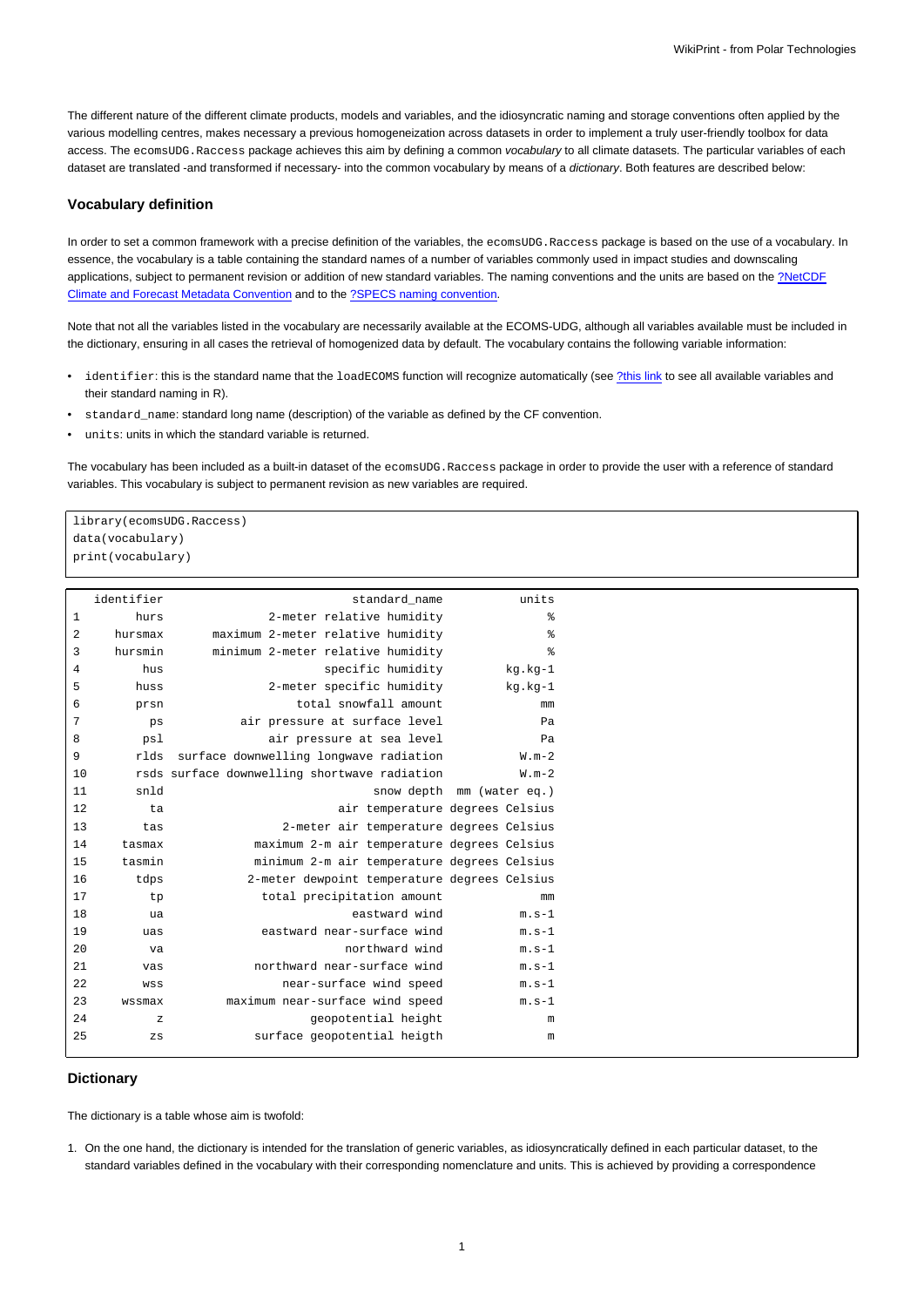between the name of the variable as encoded in the dataset (this is the variable name returned by the dataset Inventory function) and the corresponding name of the standard variable as defined in the vocabulary (i.e., the identifier), and by applying the corresponding transformation to the native variable in order to match the standard units by means of an offset and a scale factor. In some particular cases (e.g. the precipitation provided by the System4 model outputs), the variables are also deaccumulated.

2. The dictionary also provides additional metadata often not explicitly declared in the datasets, regarding the time aggregation of the dataset (often referred to as the cell method). This includes the fields  $time\_step$ , which is merely informative, and describes the time interval between two consecutive values, and the lower\_time\_bound and upper\_time\_bound, which are the values that should be summed to each verification time to unequivocally delimit the time span encompassed by each value.

In essence, the dictionary is a comma-separated text file (csv) that, by default, is identified with the same name than the argument dataset of the loadSeasonalForecast function. The dictionaries for the currently available datasets are included in the ecomsUDG.Raccess package, within the dictionaries folder. The dictionaries are read internally by loadSeasonalForecast to undertake the conversions needed for returning the standard variables, so by default, the user does not need to worry about them. In case an interested user wants to inspect a particular dictionary, he/she can proceed as follows:

```
# Path to the installed library
libPath <- find.package("ecomsUDG.Raccess")
# Path to the dictionaries folder
dicPath <- file.path(libPath, "dictionaries")
list.files(dicPath)
```

| [1] "CFSv2 seasonal 16.dic"                             | "NCEP.dic"              |
|---------------------------------------------------------|-------------------------|
| [3] "readme.txt"                                        | "System4 annual 15.dic" |
| [5] "System4 seasonal 15.dic" "System4 seasonal 51.dic" |                         |
| [7] "WFDEI.dic"                                         |                         |

In this case, we inspect the dictionary of the CFSv2 dataset:

```
dic.cfs <- read.csv(list.files(dicPath, full = TRUE)[grep("CFSv2", list.files(dicPath))])
str(dic.cfs)
```

```
'data.frame': 4 obs. of 11 variables:
$ identifier : Factor w/ 4 levels "tas","tasmax",..: 2 3 1 4
$ short_name : Factor w/ 4 levels "Maximum_temperature_height_above_ground",..: 1 2 4 3
$ time_step : Factor w/ 1 level "6h": 1 1 1 1
$ lower_time_bound: int 0 0 0 0
$ upper_time_bound: int 6 6 6 6
$ cell_method : Factor w/ 4 levels "max","mean","min",..: 1 3 2 4
$ offset : num -273 -273 -273 0
$ scale : int 1 1 1 21600
$ deaccum : int 0 0 0 0
$ derived : int 0 0 0 0
$ interface : logi NA NA NA NA
```
The latest version of the dictionaries can be checked-out in the development version of the package at the [?GitHub repository.](https://github.com/SantanderMetGroup/ecomsUDG.Raccess/tree/master/inst/dictionaries)

The columns of the dictionary are next described:

- identifier: this is the name of the standard variable, as defined in the vocabulary
- short name: this is the name with which the original variable has been coded in the dataset
- time\_step: the time interval between consecutive times in the time dimension axis (in hours). The standard nomenclature number of hours followed by the letter h (i.e.: 12h, 6h, 24h ...) is used in the default dictionaries included in the R package.
- lower time bound: lower time bound of the variable. This should be in hours. This is the number of hours to substract from the verification times to define the lower time boundary of the verification period. See the example below.
- upper\_time\_bound: upper time bound of the variable. This should be in hours. This is the number of hours to add to the verification times to define the upper time boundary of the verification period. See the example below.
- cell\_method: function of time aggregation between the lower and upper time bound. For instance, its value is "none" for instantaneous variables, "mean" for mean daily temperatures or "sum" for daily precipitation values. See the example below.
- offset: constant summed to the original variable for units conversion (e.g.: offset = -273.15 for conversion from Kelvin to Celsius)